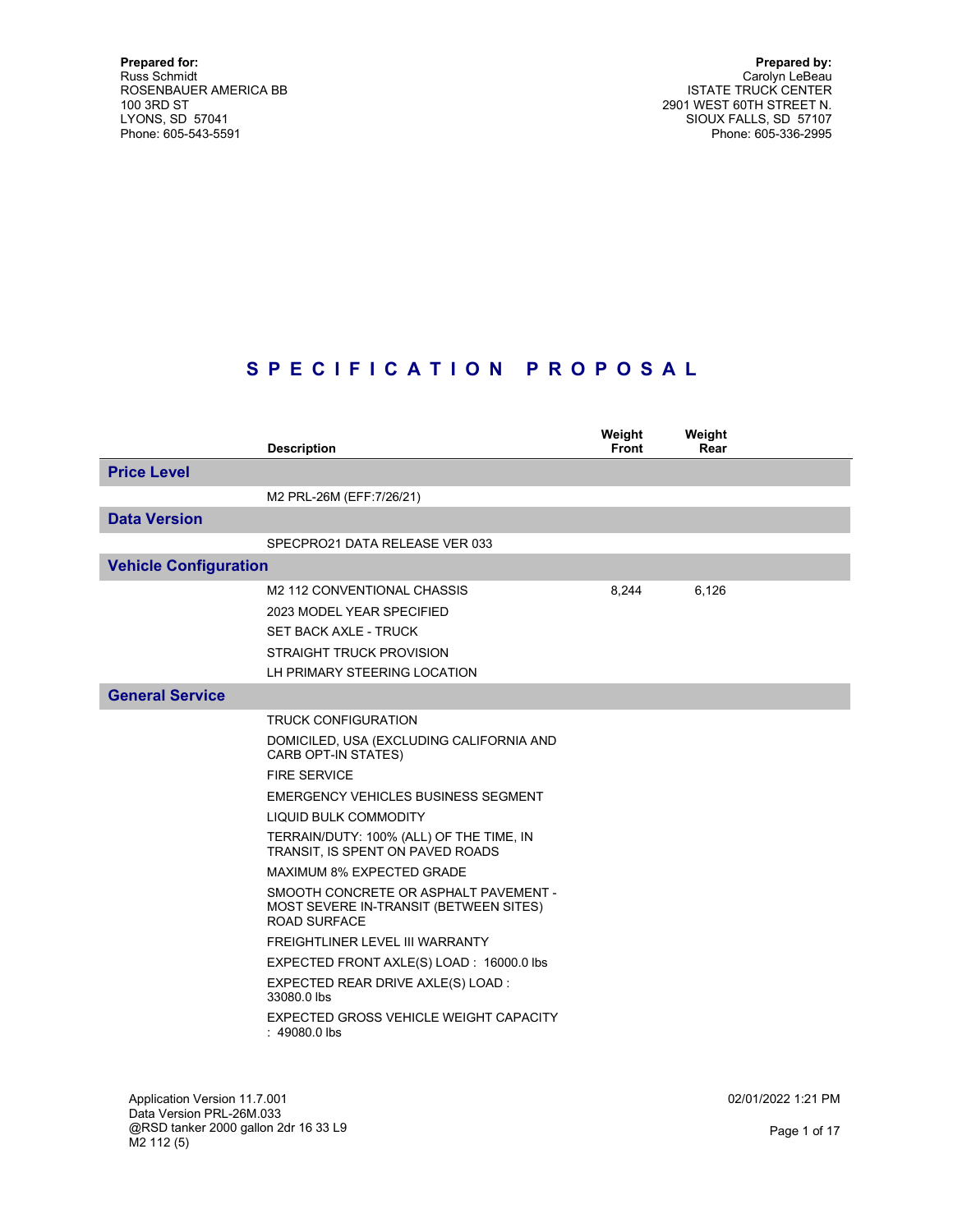|                              | <b>Description</b>                                                                                                                                                                                                                                                                                                                                                                                                                                                                                                                                                                     | Weight<br><b>Front</b> | Weight<br>Rear |                    |
|------------------------------|----------------------------------------------------------------------------------------------------------------------------------------------------------------------------------------------------------------------------------------------------------------------------------------------------------------------------------------------------------------------------------------------------------------------------------------------------------------------------------------------------------------------------------------------------------------------------------------|------------------------|----------------|--------------------|
| <b>Truck Service</b>         |                                                                                                                                                                                                                                                                                                                                                                                                                                                                                                                                                                                        |                        |                |                    |
|                              | FIRE TANK/PUMPER - MAIN DRIVELINE DRIVEN<br>SPLIT-SHAFT PTO/PUMP<br><b>ROSENBAUER</b><br>EXPECTED BODY/PAYLOAD CG HEIGHT ABOVE<br>FRAME "XX" INCHES: 32.0 in                                                                                                                                                                                                                                                                                                                                                                                                                           |                        |                |                    |
| <b>Engine</b>                |                                                                                                                                                                                                                                                                                                                                                                                                                                                                                                                                                                                        |                        |                |                    |
|                              | CUM L9 450EV HP @ 2100 RPM; 2200 GOV RPM,<br>1250 LB-FT @ 1200 RPM, R/F/E                                                                                                                                                                                                                                                                                                                                                                                                                                                                                                              | -850                   | $-70$          |                    |
| <b>Electronic Parameters</b> |                                                                                                                                                                                                                                                                                                                                                                                                                                                                                                                                                                                        |                        |                |                    |
|                              | 68 MPH ROAD SPEED LIMIT<br>CRUISE CONTROL SPEED LIMIT SAME AS ROAD<br><b>SPEED LIMIT</b><br>PTO MODE ENGINE RPM LIMIT - 1100 RPM<br>PTO MODE BRAKE OVERRIDE - SERVICE<br><b>BRAKE APPLIED</b><br>PTO RPM WITH CRUISE SET SWITCH - 700 RPM<br>PTO RPM WITH CRUISE RESUME SWITCH - 800<br><b>RPM</b><br>PTO MODE CANCEL VEHICLE SPEED - 5 MPH<br>PTO GOVERNOR RAMP RATE - 250 RPM PER<br><b>SECOND</b><br>FUEL DOSING OF AFTERTREATMENT ENABLED<br>IN PTO MODE-CLEANS HYDROCARBONS AT<br><b>HIGH TEMPERATURES ONLY</b><br>PTO MINIMUM RPM - 700<br>REGEN INHIBIT SPEED THRESHOLD - 5 MPH |                        |                |                    |
| <b>Engine Equipment</b>      |                                                                                                                                                                                                                                                                                                                                                                                                                                                                                                                                                                                        |                        |                |                    |
|                              | 2010 EPA/CARB/GHG21 CONFIGURATION<br>NO 2008 CARB EMISSION CERTIFICATION<br>STANDARD OIL PAN<br>ENGINE MOUNTED OIL CHECK AND FILL<br>SIDE OF HOOD AIR INTAKE WITH NFPA<br><b>COMPLIANT EMBER SCREEN AND FIRE</b><br>RETARDANT DONALDSON AIR CLEANER<br>DR 12V 275 AMP 40-SI BRUSHLESS PAD<br>ALTERNATOR WITH REMOTE BATTERY<br><b>VOLTAGE SENSE</b><br>(2) DTNA GENUINE, FLOODED STARTING, MIN<br>2000CCA, 370RC, THREADED STUD BATTERIES<br>BATTERY BOX FRAME MOUNTED<br>STANDARD BATTERY JUMPERS                                                                                     | 10<br>-40              | $-10$          |                    |
| Application Version 11.7.001 |                                                                                                                                                                                                                                                                                                                                                                                                                                                                                                                                                                                        |                        |                | 02/01/2022 1:21 PM |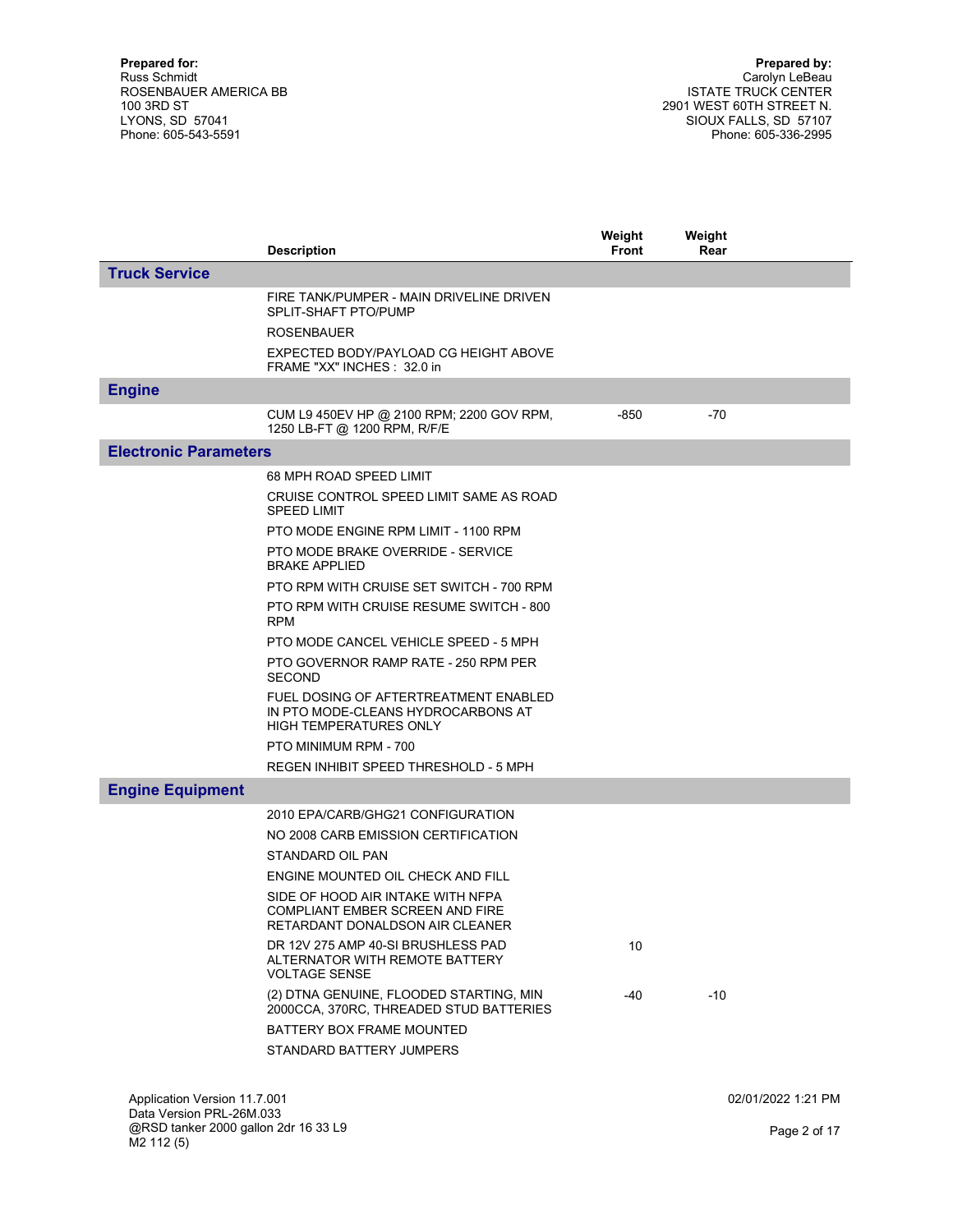|                              | <b>Description</b>                                                                                                                                    | Weight<br><b>Front</b> | Weight<br>Rear |                    |
|------------------------------|-------------------------------------------------------------------------------------------------------------------------------------------------------|------------------------|----------------|--------------------|
|                              | SINGLE BATTERY BOX FRAME MOUNTED LH<br>SIDE UNDER CAB                                                                                                 |                        |                |                    |
|                              | WIRE GROUND RETURN FOR BATTERY CABLES<br>WITH ADDITIONAL FRAME GROUND RETURN                                                                          |                        |                |                    |
|                              | NON-POLISHED BATTERY BOX COVER                                                                                                                        |                        |                |                    |
|                              | POSITIVE LOAD DISCONNECT WITH CAB<br>MOUNTED CONTROL SWITCH MOUNTED<br><b>OUTBOARD DRIVER SEAT</b>                                                    | 10                     |                |                    |
|                              | CUMMINS TURBOCHARGED 18.7 CFM AIR<br>COMPRESSOR WITH INTERNAL SAFETY VALVE                                                                            |                        |                |                    |
|                              | STANDARD MECHANICAL AIR COMPRESSOR<br><b>GOVERNOR</b>                                                                                                 |                        |                |                    |
|                              | AIR COMPRESSOR DISCHARGE LINE                                                                                                                         |                        |                |                    |
|                              | GVG, FIRE AND EMERGENCY SERVICE<br><b>VEHICLES ENGINE WARNING</b>                                                                                     |                        |                |                    |
|                              | <b>CUMMINS ENGINE INTEGRAL BRAKE WITH</b><br>VARIABLE GEOMETRY TURBO ON/OFF WITH<br><b>BRAKE LAMPS</b>                                                |                        |                |                    |
|                              | RH OUTBOARD UNDER STEP MOUNTED<br>HORIZONTAL AFTERTREATMENT SYSTEM<br>ASSEMBLY WITH RH HORIZONTAL TAILPIPE<br>EXITING FORWARD OF REAR TIRES           | 10                     | 5              |                    |
|                              | ENGINE AFTERTREATMENT DEVICE,<br>AUTOMATIC OVER THE ROAD ACTIVE<br>REGENERATION AND DASH MOUNTED SINGLE<br><b>REGENERATION REQUEST/INHIBIT SWITCH</b> |                        |                |                    |
|                              | STANDARD EXHAUST SYSTEM LENGTH                                                                                                                        |                        |                |                    |
|                              | RH HORIZONTAL TAILPIPE, EXIT FORWARD OF<br><b>REAR TIRES</b>                                                                                          | 20                     | 20             |                    |
|                              | 6 GALLON DIESEL EXHAUST FLUID TANK                                                                                                                    |                        |                |                    |
|                              | 100 PERCENT DIESEL EXHAUST FLUID FILL                                                                                                                 |                        |                |                    |
|                              | LH MEDIUM DUTY STANDARD DIESEL EXHAUST<br><b>FLUID TANK LOCATION</b>                                                                                  |                        |                |                    |
|                              | STANDARD DIESEL EXHAUST FLUID PUMP<br><b>MOUNTING</b>                                                                                                 |                        |                |                    |
|                              | STANDARD DIESEL EXHAUST FLUID TANK CAP                                                                                                                |                        |                |                    |
|                              | <b>HORTON DRIVEMASTER ADVANTAGE ON/OFF</b><br><b>FAN DRIVE</b>                                                                                        |                        |                |                    |
|                              | AUTOMATIC FAN CONTROL WITH DASH<br>SWITCH AND INDICATOR LIGHT, NON ENGINE<br><b>MOUNTED</b>                                                           |                        |                |                    |
|                              | <b>CUMMINS SPIN ON FUEL FILTER</b>                                                                                                                    |                        |                |                    |
|                              | <b>COMBINATION FULL FLOW/BYPASS OIL FILTER</b>                                                                                                        |                        |                |                    |
|                              | 1300 SQUARE INCH ALUMINUM RADIATOR                                                                                                                    | $-20$                  |                |                    |
|                              | ANTIFREEZE TO -60F, ETHYLENE GLYCOL PRE-<br>CHARGED SCA HEAVY DUTY COOLANT                                                                            |                        |                |                    |
| Application Version 11.7.001 |                                                                                                                                                       |                        |                | 02/01/2022 1:21 PM |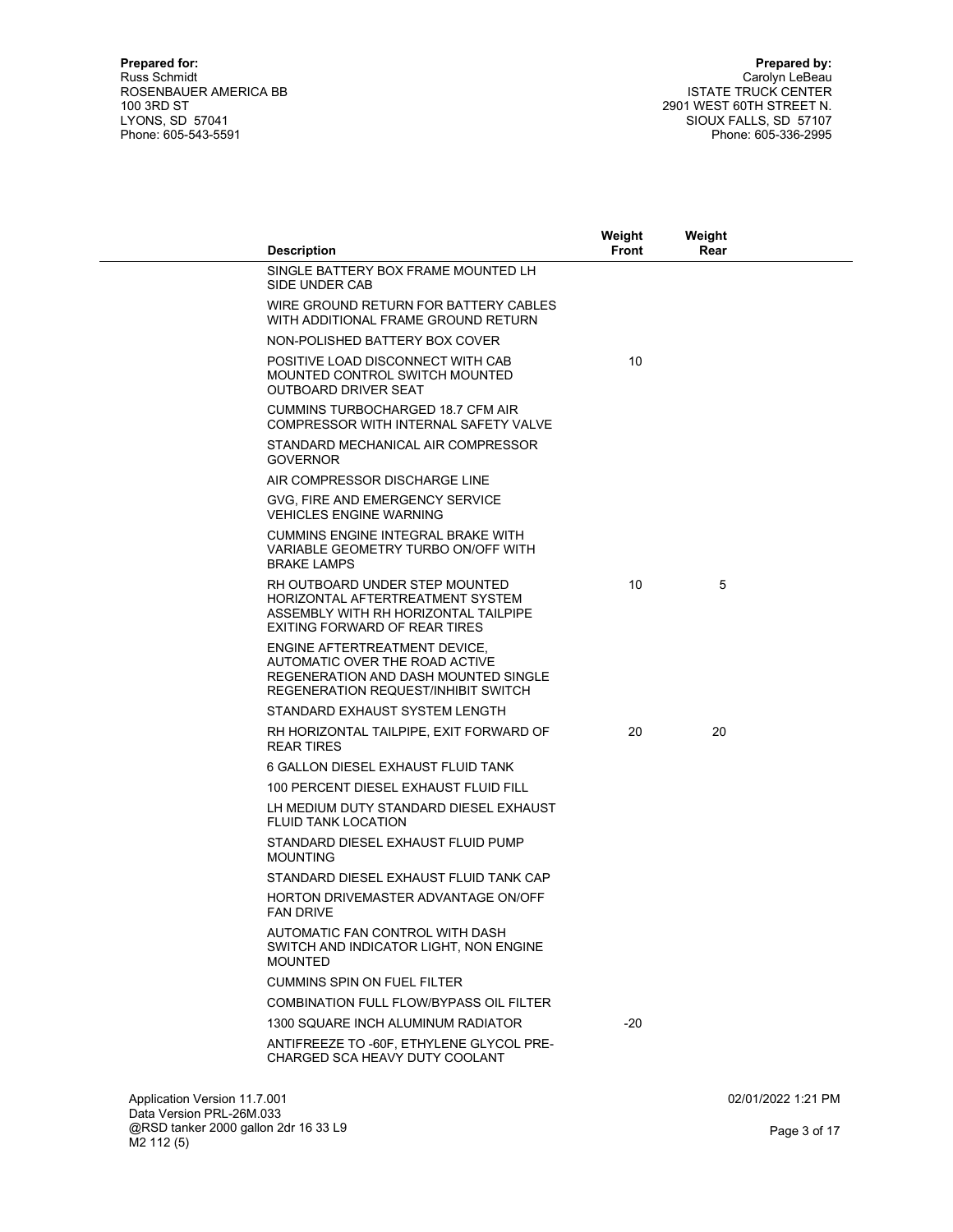|                               | <b>Description</b>                                                                                                                  | Weight<br>Front | Weight<br>Rear |                    |
|-------------------------------|-------------------------------------------------------------------------------------------------------------------------------------|-----------------|----------------|--------------------|
|                               | GATES BLUE STRIPE COOLANT HOSES OR<br>EQUIVALENT                                                                                    |                 |                |                    |
|                               | CONSTANT TENSION HOSE CLAMPS FOR<br><b>COOLANT HOSES</b>                                                                            |                 |                |                    |
|                               | AUXILIARY ENGINE COOLING USING WATER<br><b>FROM FIRE PUMP</b>                                                                       | 10              |                |                    |
|                               | ALUMINUM FLYWHEEL HOUSING                                                                                                           |                 |                |                    |
|                               | ELECTRIC GRID AIR INTAKE WARMER                                                                                                     |                 |                |                    |
|                               | DELCO 12V 38MT HD STARTER WITH<br><b>INTEGRATED MAGNETIC SWITCH</b>                                                                 | $-10$           |                |                    |
| <b>Transmission</b>           |                                                                                                                                     |                 |                |                    |
|                               | ALLISON 3000 EVS AUTOMATIC TRANSMISSION<br>WITH PTO PROVISION                                                                       | -80             | $-20$          |                    |
| <b>Transmission Equipment</b> |                                                                                                                                     |                 |                |                    |
|                               | ALLISON VOCATIONAL PACKAGE 198 -<br>AVAILABLE ON 3000/4000 PRODUCT FAMILIES<br>WITH VOCATIONAL MODEL EVS                            |                 |                |                    |
|                               | ALLISON VOCATIONAL RATING FOR FIRE<br>TRUCK/EMERGENCY VEHICLE APPLICATIONS<br>AVAILABLE WITH ALL PRODUCT FAMILIES                   |                 |                |                    |
|                               | PRIMARY MODE GEARS, LOWEST GEAR 1,<br>START GEAR 1, HIGHEST GEAR 5, AVAILABLE<br>FOR 3000/4000 PRODUCT FAMILIES ONLY                |                 |                |                    |
|                               | SECONDARY MODE GEARS, LOWEST GEAR 1,<br>START GEAR 1, HIGHEST GEAR 5, AVAILABLE<br>FOR 3000/4000 PRODUCT FAMILIES ONLY              |                 |                |                    |
|                               | PRIMARY SHIFT SCHEDULE RECOMMENDED BY<br>DTNA AND ALLISON, THIS DEFINED BY ENGINE<br>AND VOCATIONAL USAGE                           |                 |                |                    |
|                               | <b>SECONDARY SHIFT SCHEDULE</b><br>RECOMMENDED BY DTNA AND ALLISON, THIS<br>DEFINED BY ENGINE AND VOCATIONAL USAGE                  |                 |                |                    |
|                               | PRIMARY SHIFT SPEED RECOMMENDED BY<br>DTNA AND ALLISON, THIS DEFINED BY ENGINE<br>AND VOCATIONAL USAGE                              |                 |                |                    |
|                               | SECONDARY SHIFT SPEED RECOMMENDED BY<br>DTNA AND ALLISON, THIS DEFINED BY ENGINE<br>AND VOCATIONAL USAGE                            |                 |                |                    |
|                               | ENGINE BRAKE RANGE PRESELECT<br>RECOMMENDED BY DTNA AND ALLISON, THIS<br>DEFINED BY ENGINE AND VOCATIONAL USAGE                     |                 |                |                    |
|                               | <b>ENGINE BRAKE RANGE ALTERNATE</b><br>PRESELECT RECOMMENDED BY DTNA AND<br>ALLISON, THIS DEFINED BY ENGINE AND<br>VOCATIONAL USAGE |                 |                |                    |
|                               | FUEL SENSE 2.0 DISABLED - PERFORMANCE -<br><b>TABLE BASED</b>                                                                       |                 |                |                    |
| Application Version 11.7.001  |                                                                                                                                     |                 |                | 02/01/2022 1:21 PM |

Data Version PRL-26M.033 @RSD tanker 2000 gallon 2dr 16 33 L9 M2 112 (5)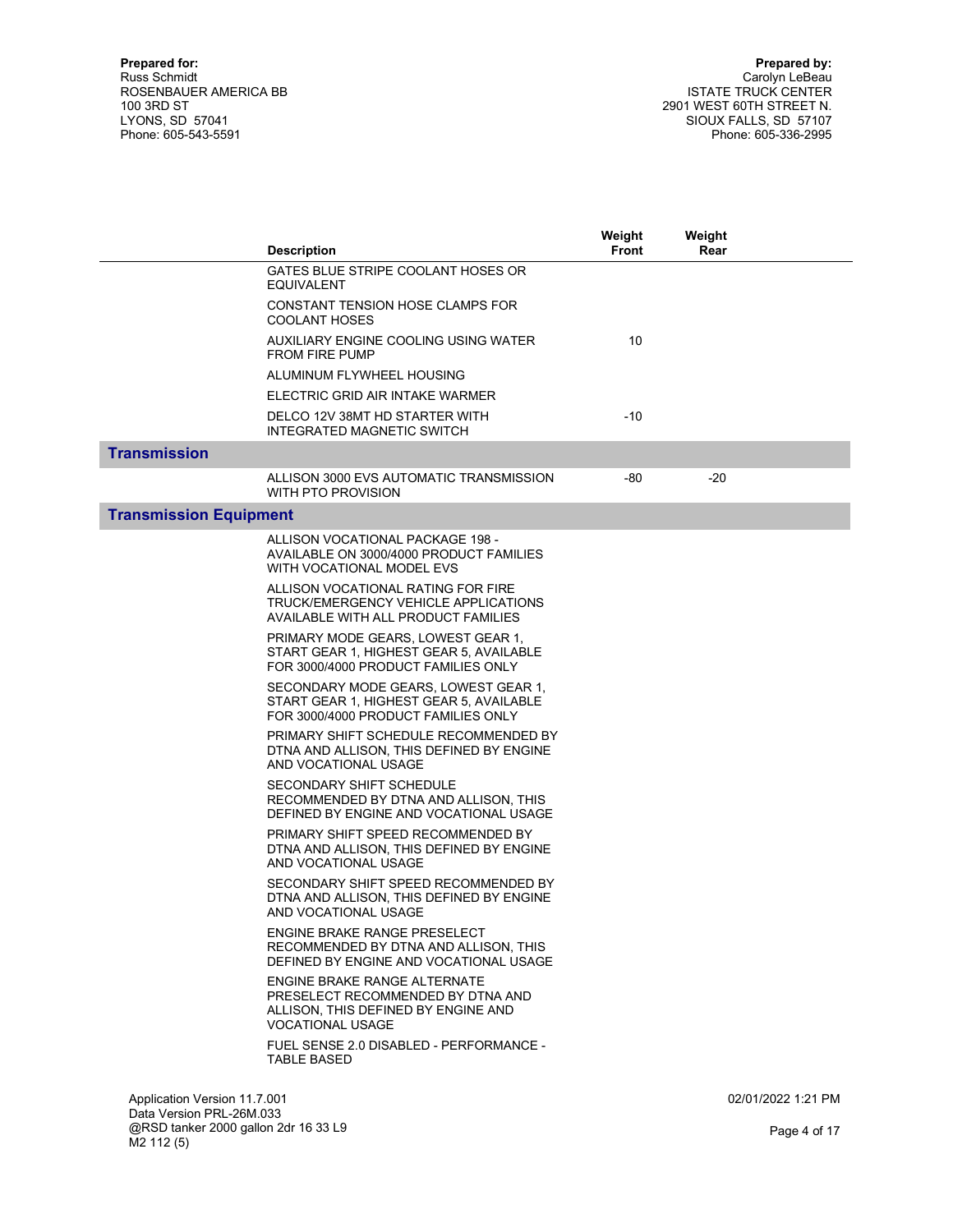|                                 |                                                                                                         | Weight<br><b>Front</b> | Weight<br>Rear |  |
|---------------------------------|---------------------------------------------------------------------------------------------------------|------------------------|----------------|--|
|                                 | <b>Description</b><br>DRIVER SWITCH INPUT - DEFAULT - NO                                                |                        |                |  |
|                                 | <b>SWITCHES</b>                                                                                         |                        |                |  |
|                                 | VEHICLE INTERFACE WIRING CONNECTOR<br>WITHOUT BLUNT CUTS, AT END OF FRAME                               |                        |                |  |
|                                 | ELECTRONIC TRANSMISSION CUSTOMER<br>ACCESS CONNECTOR FIREWALL MOUNTED                                   |                        |                |  |
|                                 | (2) CUSTOMER INSTALLED MUNCIE CS10<br><b>SERIES PTO'S</b>                                               |                        |                |  |
|                                 | PTO MOUNTING, LH SIDE AND TOP RH SIDE OF<br><b>MAIN TRANSMISSION ALLISON</b>                            |                        |                |  |
|                                 | MAGNETIC PLUGS, ENGINE DRAIN.<br>TRANSMISSION DRAIN, AXLE(S) FILL AND<br><b>DRAIN</b>                   |                        |                |  |
|                                 | PUSH BUTTON ELECTRONIC SHIFT CONTROL,<br><b>DASH MOUNTED</b>                                            |                        |                |  |
|                                 | TRANSMISSION PROGNOSTICS - ENABLED 2013                                                                 |                        |                |  |
|                                 | WATER TO OIL TRANSMISSION COOLER, IN<br>RADIATOR END TANK                                               | 15                     |                |  |
|                                 | TRANSMISSION OIL CHECK AND FILL WITH<br>ELECTRONIC OIL LEVEL CHECK                                      |                        |                |  |
|                                 | SYNTHETIC TRANSMISSION FLUID (TES-295<br>COMPLIANT)                                                     |                        |                |  |
| <b>Front Axle and Equipment</b> |                                                                                                         |                        |                |  |
|                                 | MFS-16-143A 16,000# FL1 71.5 INCH KPI/3.74<br>INCH DROP SINGLE FRONT AXLE                               | 240                    |                |  |
|                                 | MERITOR 16.5X6 Q+ CAST SPIDER HEAVY DUTY<br>CAM FRONT BRAKES, DOUBLE ANCHOR,<br><b>FABRICATED SHOES</b> |                        |                |  |
|                                 | FIRE AND EMERGENCY SEVERE SERVICE,<br>NON-ASBESTOS FRONT LINING                                         |                        |                |  |
|                                 | CONMET CAST IRON FRONT BRAKE DRUMS                                                                      |                        |                |  |
|                                 | <b>FRONT OIL SEALS</b>                                                                                  |                        |                |  |
|                                 | VENTED FRONT HUB CAPS WITH WINDOW,<br><b>CENTER AND SIDE PLUGS - OIL</b>                                |                        |                |  |
|                                 | STANDARD SPINDLE NUTS FOR ALL AXLES                                                                     |                        |                |  |
|                                 | <b>MERITOR AUTOMATIC FRONT SLACK</b><br><b>ADJUSTERS</b>                                                |                        |                |  |
|                                 | TRW TAS-85 POWER STEERING                                                                               | 40                     |                |  |
|                                 | POWER STEERING PUMP                                                                                     |                        |                |  |
|                                 | 2 QUART SEE THROUGH POWER STEERING<br><b>RESERVOIR</b>                                                  |                        |                |  |
|                                 | <b>CURRENT AVAILABLE SYNTHETIC 75W-90</b><br>FRONT AXLE LUBE                                            |                        |                |  |
| <b>Front Suspension</b>         |                                                                                                         |                        |                |  |

Application Version 11.7.001 Data Version PRL-26M.033 @RSD tanker 2000 gallon 2dr 16 33 L9 M2 112 (5)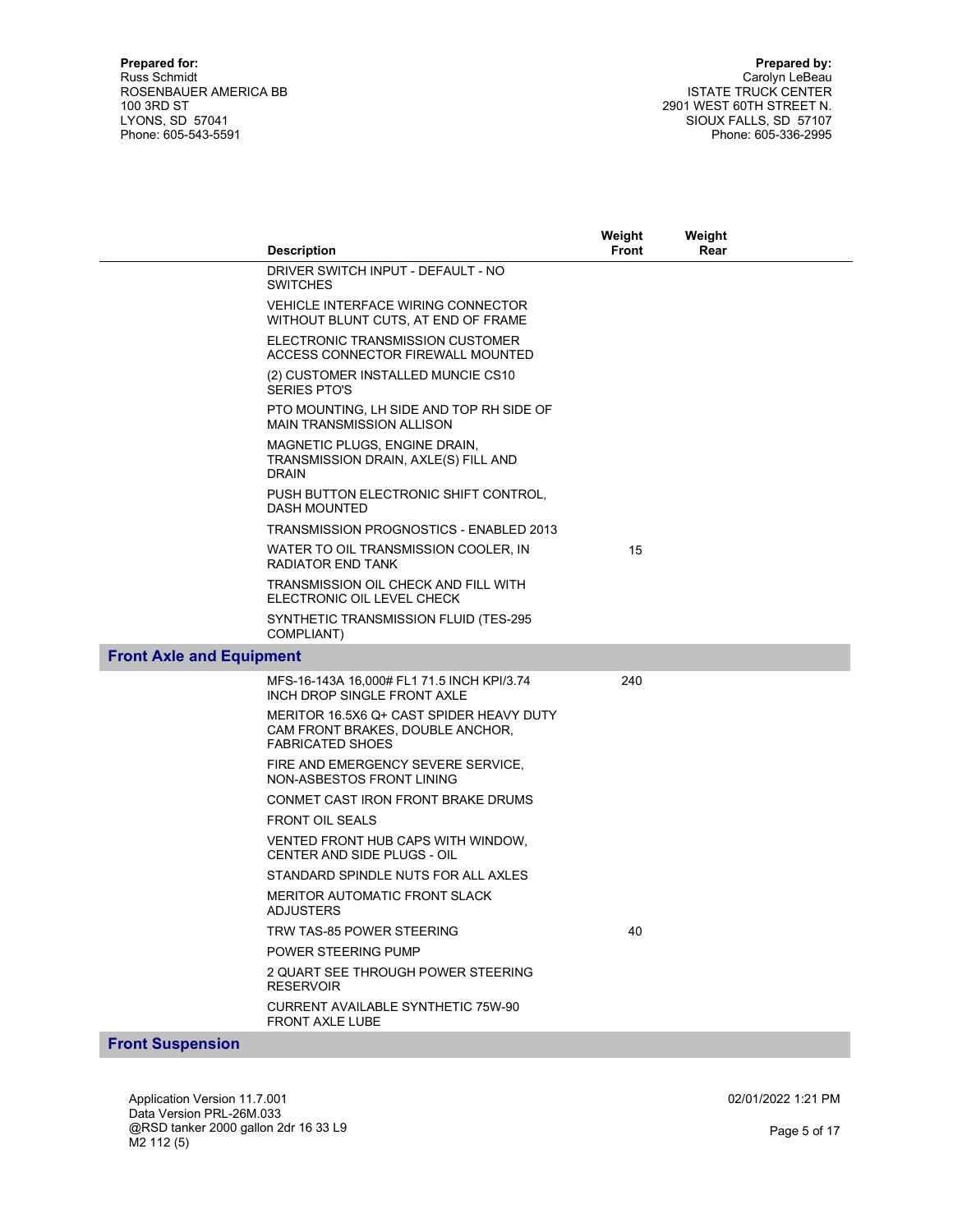|                                                           | <b>Description</b>                                                        | Weight<br><b>Front</b> | Weight<br>Rear |                    |
|-----------------------------------------------------------|---------------------------------------------------------------------------|------------------------|----------------|--------------------|
|                                                           | 16,000# TAPERLEAF FRONT SUSPENSION                                        | 200                    |                |                    |
|                                                           | MAINTENANCE FREE RUBBER BUSHINGS -<br><b>FRONT SUSPENSION</b>             |                        |                |                    |
|                                                           | <b>FRONT SHOCK ABSORBERS</b>                                              |                        |                |                    |
| <b>Rear Axle and Equipment</b>                            |                                                                           |                        |                |                    |
|                                                           | RS-30-185 33,500# U-SERIES FIRE/EMERGENCY<br>SERVICE SINGLE REAR AXLE     |                        | $-2,030$       |                    |
|                                                           | 4.56 REAR AXLE RATIO                                                      |                        |                |                    |
|                                                           | IRON REAR AXLE CARRIER WITH STANDARD<br>AXLE HOUSING                      |                        |                |                    |
|                                                           | MXL 17T MERITOR EXTENDED LUBE MAIN<br>DRIVELINE WITH HALF ROUND YOKES     | 20                     | 20             |                    |
|                                                           | MERITOR 16.5X8.62 CAST PLUS CAM REAR<br>BRAKES, DOUBLE ANCHOR, CAST SHOES |                        |                |                    |
|                                                           | FIRE AND EMERGENCY SEVERE SERVICE NON-<br>ASBESTOS REAR BRAKE LINING      |                        |                |                    |
|                                                           | STANDARD BRAKE CHAMBER LOCATION                                           |                        |                |                    |
|                                                           | GUNITE HEAVY WEIGHT CAST IRON REAR<br><b>BRAKE DRUMS</b>                  |                        | 30             |                    |
|                                                           | <b>REAR OIL SEALS</b>                                                     |                        |                |                    |
|                                                           | HALDEX GOLDSEAL LONGSTROKE 1-DRIVE<br>AXLE SPRING PARKING CHAMBERS        |                        |                |                    |
|                                                           | HALDEX AUTOMATIC REAR SLACK ADJUSTERS                                     |                        |                |                    |
|                                                           | CURRENT AVAILABLE SYNTHETIC 75W-90 REAR<br>AXLE LUBE                      |                        |                |                    |
| <b>Rear Suspension</b>                                    |                                                                           |                        |                |                    |
|                                                           | REYCO 79 KB 33,500# REAR SUSPENSION                                       |                        | 240            |                    |
|                                                           | SPRING SUSPENSION - NO AXLE SPACERS                                       |                        |                |                    |
|                                                           | STANDARD AXLE SEATS IN AXLE CLAMP<br><b>GROUP</b>                         |                        |                |                    |
|                                                           | FORE/AFT CONTROL RODS                                                     |                        |                |                    |
| <b>Brake System</b>                                       |                                                                           |                        |                |                    |
|                                                           | AIR BRAKE PACKAGE                                                         |                        |                |                    |
|                                                           | WABCO 4S/4M ABS WITH TRACTION CONTROL,<br>WITH ATC OFF-ROAD SWITCH        |                        |                |                    |
|                                                           | REINFORCED NYLON, FABRIC BRAID AND WIRE<br><b>BRAID CHASSIS AIR LINES</b> |                        |                |                    |
|                                                           | FIBER BRAID PARKING BRAKE HOSE                                            |                        |                |                    |
|                                                           | STANDARD BRAKE SYSTEM VALVES                                              |                        |                |                    |
|                                                           | STANDARD AIR SYSTEM PRESSURE<br>PROTECTION SYSTEM                         |                        |                |                    |
|                                                           | STD U.S. FRONT BRAKE VALVE                                                |                        |                |                    |
|                                                           |                                                                           |                        |                |                    |
| Application Version 11.7.001<br>Data Version PRI -26M 033 |                                                                           |                        |                | 02/01/2022 1:21 PM |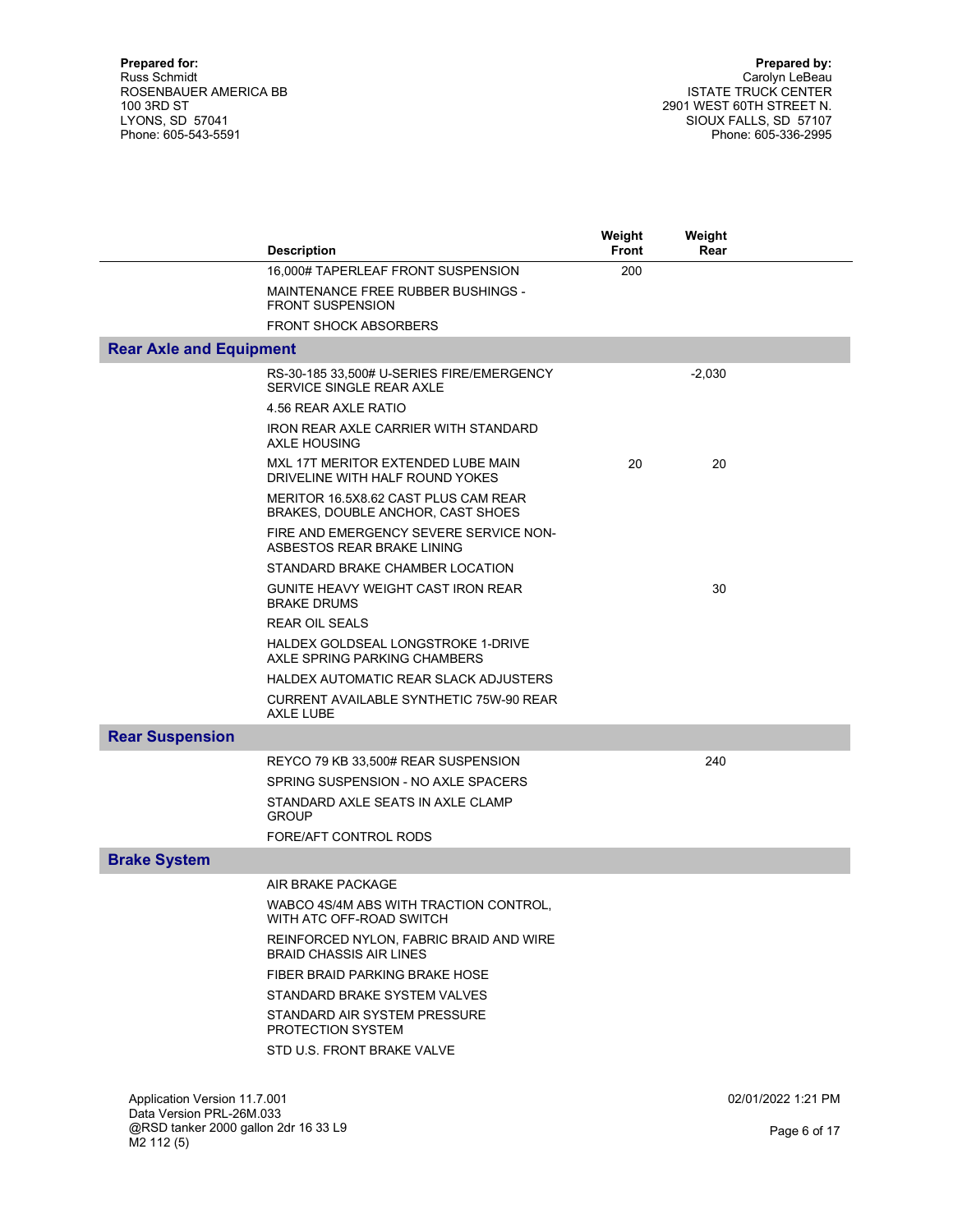|                              | <b>Description</b>                                                                                                                | Weight<br>Front | Weight<br>Rear |  |
|------------------------------|-----------------------------------------------------------------------------------------------------------------------------------|-----------------|----------------|--|
|                              | RELAY VALVE WITH 5-8 PSI CRACK PRESSURE,<br>NO REAR PROPORTIONING VALVE                                                           |                 |                |  |
|                              | BW AD-9 BRAKE LINE AIR DRYER WITH HEATER                                                                                          | 20              |                |  |
|                              | AIR DRYER MOUNTED INBOARD ON LH RAIL                                                                                              |                 |                |  |
|                              | STEEL AIR TANKS MOUNTED AFT INSIDE<br>AND/OR BELOW FRAME JUST FORWARD OF<br>REAR SUSPENSION, NO TRIPLE OR TORPEDO<br><b>TANKS</b> |                 |                |  |
|                              | CLEAR FRAME RAILS FROM BACK OF CAB TO<br>FRONT REAR SUSPENSION BRACKET, BOTH<br>RAILS OUTBOARD                                    |                 |                |  |
|                              | BW DV-2 AUTO DRAIN VALVE WITHOUT HEATER<br>ON ALL TANK(S)                                                                         |                 |                |  |
| <b>Trailer Connections</b>   |                                                                                                                                   |                 |                |  |
|                              | UPGRADED CHASSIS MULTIPLEXING UNIT                                                                                                |                 |                |  |
|                              | UPGRADED BULKHEAD MULTIPLEXING UNIT                                                                                               |                 |                |  |
| <b>Wheelbase &amp; Frame</b> |                                                                                                                                   |                 |                |  |
|                              | 5850MM (230 INCH) WHEELBASE                                                                                                       |                 |                |  |
|                              | 7/16X3-9/16X11-1/8 INCH STEEL FRAME<br>(11.11MMX282.6MM/0.437X11.13 INCH) 120KSI                                                  | 310             | 240            |  |
|                              | 1/4 INCH (6.35MM) C-CHANNEL INNER FRAME<br><b>REINFORCEMENT</b>                                                                   | 230             | 410            |  |
|                              | 2200MM (87 INCH) REAR FRAME OVERHANG                                                                                              |                 |                |  |
|                              | FRAME OVERHANG RANGE: 81 INCH TO 90<br><b>INCH</b>                                                                                | -50             | 210            |  |
|                              | CALC'D BACK OF CAB TO REAR SUSP C/L (CA):<br>164.76 in                                                                            |                 |                |  |
|                              | CALCULATED EFFECTIVE BACK OF CAB TO<br>REAR SUSPENSION C/L (CA): 161.76 in                                                        |                 |                |  |
|                              | CALC'D FRAME LENGTH - OVERALL : 347.03 in                                                                                         |                 |                |  |
|                              | CALCULATED FRAME SPACE LH SIDE: 128.08<br>in                                                                                      |                 |                |  |
|                              | CALCULATED FRAME SPACE RH SIDE: 192.72<br>in                                                                                      |                 |                |  |
|                              | SQUARE END OF FRAME                                                                                                               |                 |                |  |
|                              | <b>FRONT CLOSING CROSSMEMBER</b>                                                                                                  |                 |                |  |
|                              | STANDARD WEIGHT ENGINE CROSSMEMBER                                                                                                |                 |                |  |
|                              | STANDARD CROSSMEMBER BACK OF<br><b>TRANSMISSION</b>                                                                               |                 |                |  |
|                              | STANDARD MIDSHIP #1 CROSSMEMBER(S)                                                                                                |                 |                |  |
|                              | STANDARD REARMOST CROSSMEMBER                                                                                                     |                 |                |  |
|                              | STANDARD SUSPENSION CROSSMEMBER                                                                                                   |                 |                |  |

Chassis Equipment

Application Version 11.7.001 Data Version PRL-26M.033 @RSD tanker 2000 gallon 2dr 16 33 L9 M2 112 (5)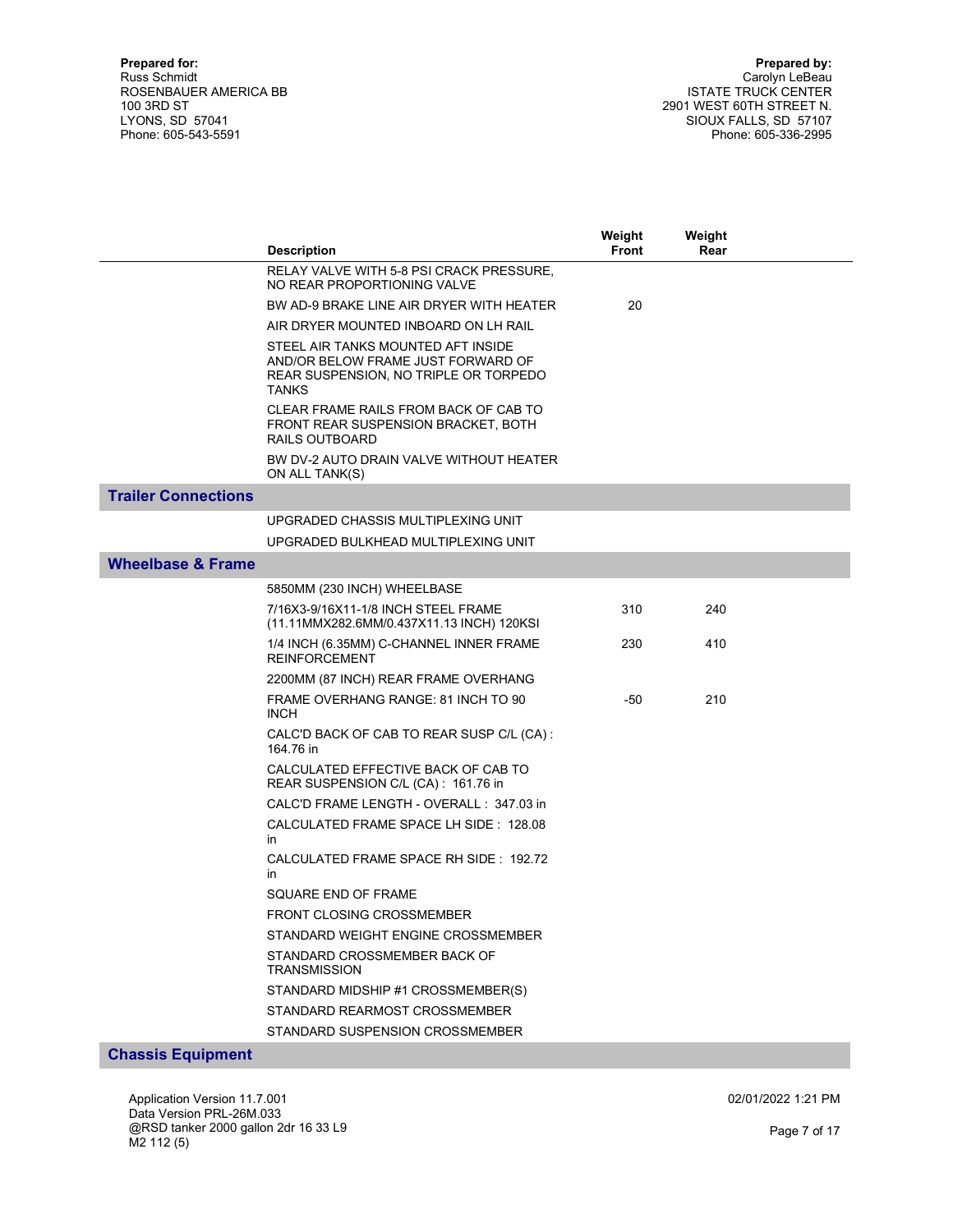|                                                                | <b>Description</b>                                                                  | Weight<br><b>Front</b> | Weight<br>Rear     |
|----------------------------------------------------------------|-------------------------------------------------------------------------------------|------------------------|--------------------|
|                                                                | THREE-PIECE 14 INCH CHROMED STEEL<br><b>BUMPER WITH COLLAPSIBLE ENDS</b>            |                        |                    |
|                                                                | REMOVABLE FRONT TOW/RECOVERY<br>DEVICE, STORED ON CHASSIS FRAME                     | 15                     |                    |
|                                                                | BUMPER MOUNTING FOR SINGLE LICENSE<br><b>PLATE</b>                                  |                        |                    |
|                                                                | FENDER AND FRONT OF HOOD MOUNTED<br><b>FRONT MUDFLAPS</b>                           |                        |                    |
|                                                                | <b>GRADE 8 THREADED HEX HEADED FRAME</b><br><b>FASTENERS</b>                        |                        |                    |
|                                                                | <b>3D STEP VEHICLE MODEL</b>                                                        |                        |                    |
|                                                                | TANK BODY 1501 TO 3000 GALLONS                                                      |                        |                    |
| <b>Fuel Tanks</b>                                              |                                                                                     |                        |                    |
|                                                                | 50 GALLON/189 LITER SHORT RECTANGULAR<br>ALUMINUM FUEL TANK - LH                    | -10                    |                    |
|                                                                | RECTANGULAR FUEL TANK(S)                                                            |                        |                    |
|                                                                | PLAIN ALUMINUM/PAINTED STEEL<br>FUEL/HYDRAULIC TANK(S) WITH PAINTED<br><b>BANDS</b> |                        |                    |
|                                                                | FUEL TANK(S) FORWARD                                                                |                        |                    |
|                                                                | <b>PLAIN STEP FINISH</b>                                                            |                        |                    |
|                                                                | FUEL TANK CAP(S)                                                                    |                        |                    |
|                                                                | DETROIT FUEL/WATER SEPARATOR WITH<br>WATER IN FUEL SENSOR                           | 10                     |                    |
|                                                                | EQUIFLO INBOARD FUEL SYSTEM                                                         |                        |                    |
|                                                                | HIGH TEMPERATURE REINFORCED NYLON<br><b>FUEL LINE</b>                               |                        |                    |
|                                                                | FUEL COOLER MOUNTED LEFT HAND IN RAIL                                               | 10                     |                    |
| <b>Tires</b>                                                   |                                                                                     |                        |                    |
|                                                                | MICHELIN X WORKS Z 315/80R22.5 20 PLY<br>RADIAL FRONT TIRES                         | 100                    |                    |
|                                                                | MICHELIN XDN2 GRIP 315/80R22.5 20 PLY<br>RADIAL REAR TIRES                          |                        | 240                |
| <b>Hubs</b>                                                    |                                                                                     |                        |                    |
|                                                                | CONMET PRESET PLUS PREMIUM IRON FRONT<br><b>HUBS</b>                                |                        |                    |
|                                                                | <b>GUNITE IRON REAR AXLE HUBS</b>                                                   |                        |                    |
| <b>Wheels</b>                                                  |                                                                                     |                        |                    |
|                                                                | ALCOA ULTRA ONE 89U64X 22.5X9.00 10-HUB<br>PILOT 5.99 INSET ALUMINUM FRONT WHEELS   | $-28$                  |                    |
|                                                                | ALCOA ULTRA ONE 89U64X 22.5X9.00 10-HUB<br>PILOT 5.99 INSET ALUMINUM REAR WHEELS    |                        | -56                |
|                                                                | POLISHED FRONT WHEELS; OUTSIDE ONLY                                                 |                        |                    |
|                                                                |                                                                                     |                        |                    |
| Application Version 11.7.001<br>Data Version PRL-26M.033       |                                                                                     |                        | 02/01/2022 1:21 PM |
| @RSD tanker 2000 gallon 2dr 16 33 L9<br>M <sub>2</sub> 112 (5) |                                                                                     |                        | Page 8 of 17       |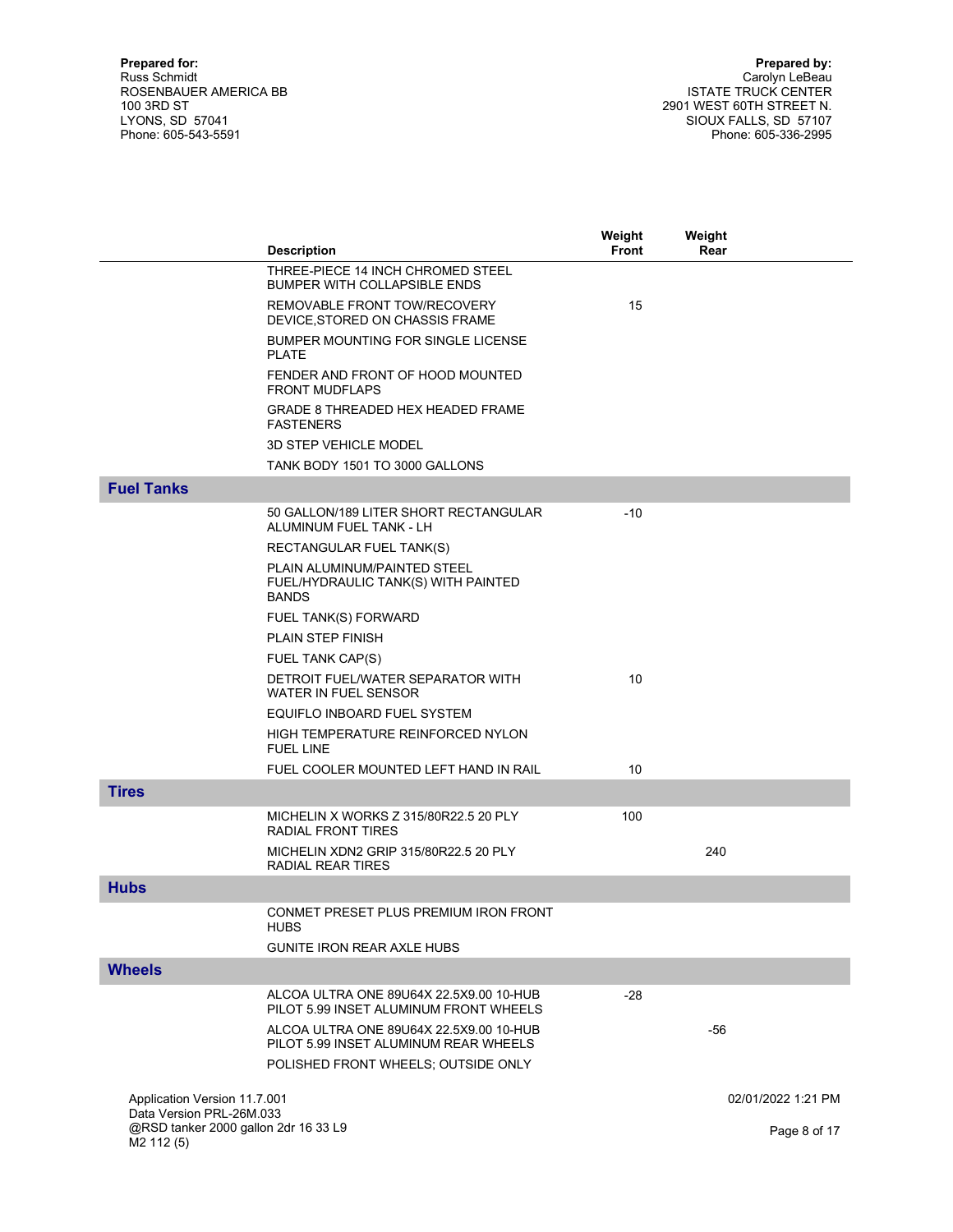|                     | <b>Description</b>                                                                                                | Weight<br>Front | Weight<br>Rear |  |
|---------------------|-------------------------------------------------------------------------------------------------------------------|-----------------|----------------|--|
|                     | POLISHED REAR WHEELS; OUTSIDE OF OUTER                                                                            |                 |                |  |
|                     | <b>WHEELS ONLY</b>                                                                                                |                 |                |  |
|                     | <b>FRONT WHEEL MOUNTING NUTS</b>                                                                                  |                 |                |  |
|                     | <b>REAR WHEEL MOUNTING NUTS</b>                                                                                   |                 |                |  |
|                     | NO PUSHER/TAG WHEEL MOUNTING NUTS                                                                                 |                 |                |  |
| <b>Cab Exterior</b> |                                                                                                                   |                 |                |  |
|                     | 112 INCH BBC FLAT ROOF ALUMINUM<br><b>CONVENTIONAL CAB</b>                                                        |                 |                |  |
|                     | AIR CAB MOUNTING                                                                                                  |                 |                |  |
|                     | BOLT-ON MOLDED FLEXIBLE FENDER<br><b>EXTENSIONS</b>                                                               | 10              |                |  |
|                     | LH AND RH EXTERIOR GRAB HANDLES WITH<br>SINGLE RUBBER INSERT                                                      |                 |                |  |
|                     | <b>HOOD MOUNTED CHROMED PLASTIC GRILLE</b>                                                                        |                 |                |  |
|                     | CHROME HOOD MOUNTED AIR INTAKE GRILLE                                                                             |                 |                |  |
|                     | <b>FIBERGLASS HOOD</b>                                                                                            |                 |                |  |
|                     | HOOD LINER, ADDED FIREWALL AND FLOOR<br><b>HEAT INSULATION</b>                                                    | 5               |                |  |
|                     | SINGLE ELECTRIC HORN                                                                                              |                 |                |  |
|                     | ALL UNIT(S) KEYED ALIKE WITH CUSTOMER<br>SPECIFIED KEY NUMBER FT1031                                              |                 |                |  |
|                     | <b>KEY QUANTITY OF 2</b>                                                                                          |                 |                |  |
|                     | REAR LICENSE PLATE MOUNT END OF FRAME                                                                             |                 |                |  |
|                     | INTEGRAL HEADLIGHT/MARKER ASSEMBLY<br>WITH CHROME BEZEL                                                           |                 |                |  |
|                     | LED AERODYNAMIC MARKER LIGHTS                                                                                     |                 |                |  |
|                     | DAYTIME RUNNING LIGHTS                                                                                            |                 |                |  |
|                     | OMIT STOP/TAIL/BACKUP LIGHTS AND PROVIDE<br>WIRING WITH SEPARATE STOP/TURN WIRES<br>TO 4 FEET BEYOND END OF FRAME |                 | $-5$           |  |
|                     | STANDARD FRONT TURN SIGNAL LAMPS                                                                                  |                 |                |  |
|                     | AUTOMATIC ON/OFF, ENGINE COMPARTMENT,<br>HOOD ACTIVATED WORK LIGHT WITH MANUAL<br><b>OVERRIDE</b>                 | 1               |                |  |
|                     | DUAL WEST COAST BRIGHT FINISH HEATED<br>MIRRORS WITH LH AND RH REMOTE                                             |                 |                |  |
|                     | DOOR MOUNTED MIRRORS                                                                                              |                 |                |  |
|                     | <b>102 INCH EQUIPMENT WIDTH</b>                                                                                   |                 |                |  |
|                     | LH AND RH 8 INCH BRIGHT FINISH CONVEX<br>MIRRORS MOUNTED UNDER PRIMARY<br><b>MIRRORS</b>                          |                 |                |  |
|                     | STANDARD SIDE/REAR REFLECTORS                                                                                     |                 |                |  |
|                     | 63X14 INCH TINTED REAR WINDOW                                                                                     |                 |                |  |
|                     |                                                                                                                   |                 |                |  |

Application Version 11.7.001 Data Version PRL-26M.033 @RSD tanker 2000 gallon 2dr 16 33 L9 M2 112 (5)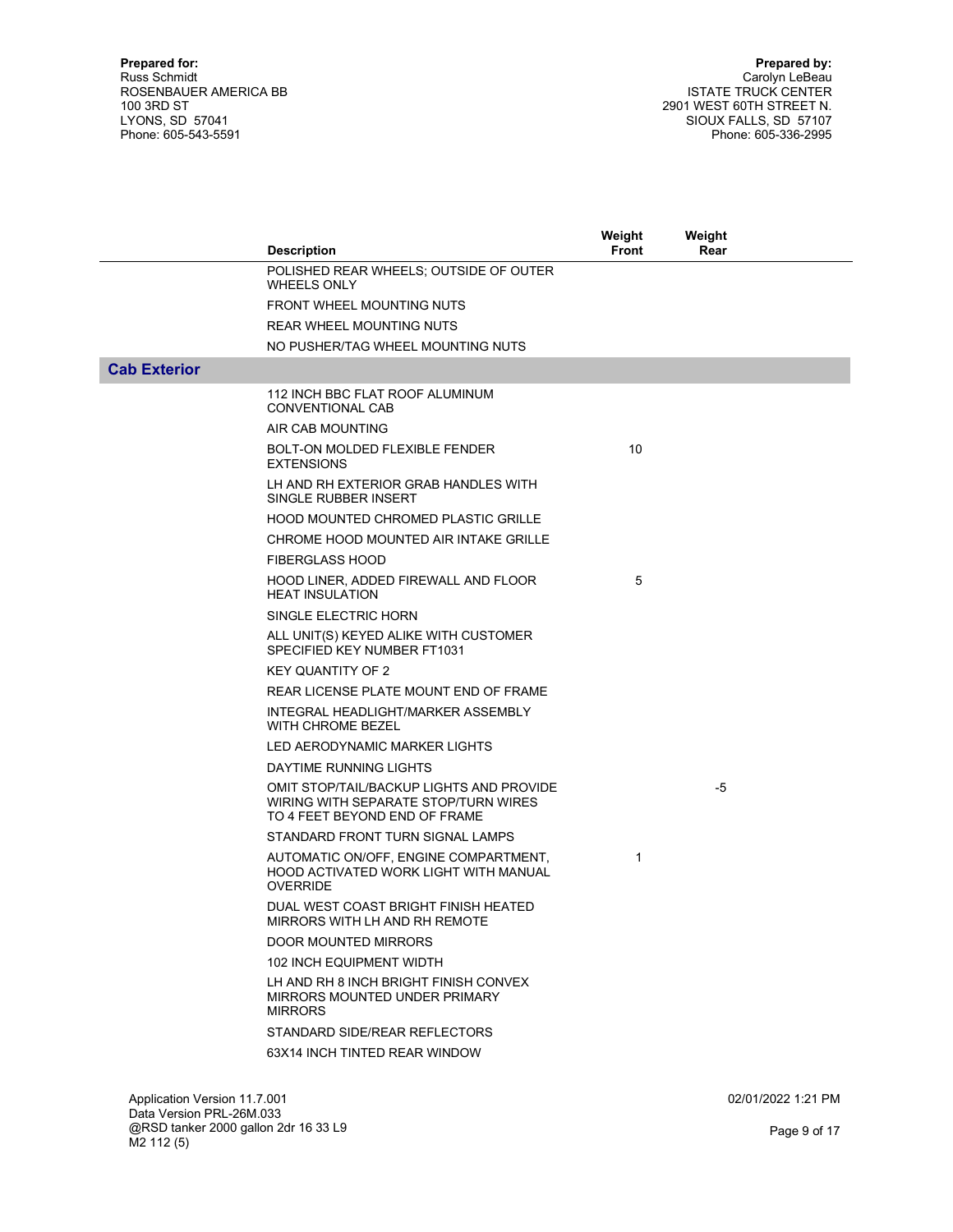|                     |                                                                                                | Weight | Weight |  |
|---------------------|------------------------------------------------------------------------------------------------|--------|--------|--|
|                     | <b>Description</b>                                                                             | Front  | Rear   |  |
|                     | TINTED DOOR GLASS LH AND RH WITH TINTED<br>NON-OPERATING WING WINDOWS                          |        |        |  |
|                     | MANUAL DOOR WINDOW REGULATORS                                                                  |        |        |  |
|                     | 1-PIECE SOLAR GREEN GLASS WINDSHELD                                                            |        |        |  |
|                     | 2 GALLON WINDSHIELD WASHER RESERVOIR<br>WITHOUT FLUID LEVEL INDICATOR, FRAME<br><b>MOUNTED</b> |        |        |  |
| <b>Cab Interior</b> |                                                                                                |        |        |  |
|                     | OPAL GRAY VINYL INTERIOR                                                                       |        |        |  |
|                     | MOLDED PLASTIC DOOR PANEL                                                                      |        |        |  |
|                     | <b>MOLDED PLASTIC DOOR PANEL</b>                                                               |        |        |  |
|                     | <b>BLACK MATS WITH SINGLE INSULATION</b>                                                       |        |        |  |
|                     | NO DASH MOUNTED ASH TRAYS AND LIGHTER                                                          |        |        |  |
|                     | FORWARD ROOF MOUNTED CONSOLE WITH<br>UPPER STORAGE COMPARTMENTS WITHOUT<br><b>NETTING</b>      |        |        |  |
|                     | IN DASH STORAGE BIN                                                                            |        |        |  |
|                     | (2) CUP HOLDERS LH AND RH DASH                                                                 |        |        |  |
|                     | <b>GRAY/CHARCOAL FLAT DASH</b>                                                                 |        |        |  |
|                     | SMART SWITCH EXPANSION MODULE                                                                  |        |        |  |
|                     | 5 LB. FIRE EXTINGUISHER                                                                        | 10     |        |  |
|                     | HEATER, DEFROSTER AND AIR CONDITIONER                                                          |        |        |  |
|                     | STANDARD HVAC DUCTING                                                                          |        |        |  |
|                     | MAIN HVAC CONTROLS WITH RECIRCULATION<br><b>SWITCH</b>                                         |        |        |  |
|                     | STANDARD HEATER PLUMBING                                                                       |        |        |  |
|                     | VALEO HEAVY DUTY A/C REFRIGERANT<br><b>COMPRESSOR</b>                                          |        |        |  |
|                     | BINARY CONTROL, R-134A                                                                         |        |        |  |
|                     | PREMIUM INSULATION                                                                             |        |        |  |
|                     | SOLID-STATE CIRCUIT PROTECTION AND<br><b>FUSES</b>                                             |        |        |  |
|                     | 12V NEGATIVE GROUND ELECTRICAL SYSTEM                                                          |        |        |  |
|                     | DOME DOOR ACTIVATED LH AND RH, DUAL<br>READING LIGHTS, FORWARD CAB ROOF                        |        |        |  |
|                     | CAB DOOR LATCHES WITH MANUAL DOOR<br><b>LOCKS</b>                                              |        |        |  |
|                     | (1) 12V POWER SUPPLY (1) DUAL 2.1 AMP USB<br>CHARGER IN DASH                                   |        |        |  |
|                     | TRIANGULAR REFLECTORS KIT WITHOUT<br>FLARES SHIPPED LOOSE IN CAB                               | 10     |        |  |

Application Version 11.7.001 Data Version PRL-26M.033 @RSD tanker 2000 gallon 2dr 16 33 L9 M2 112 (5)

02/01/2022 1:21 PM

Page 10 of 17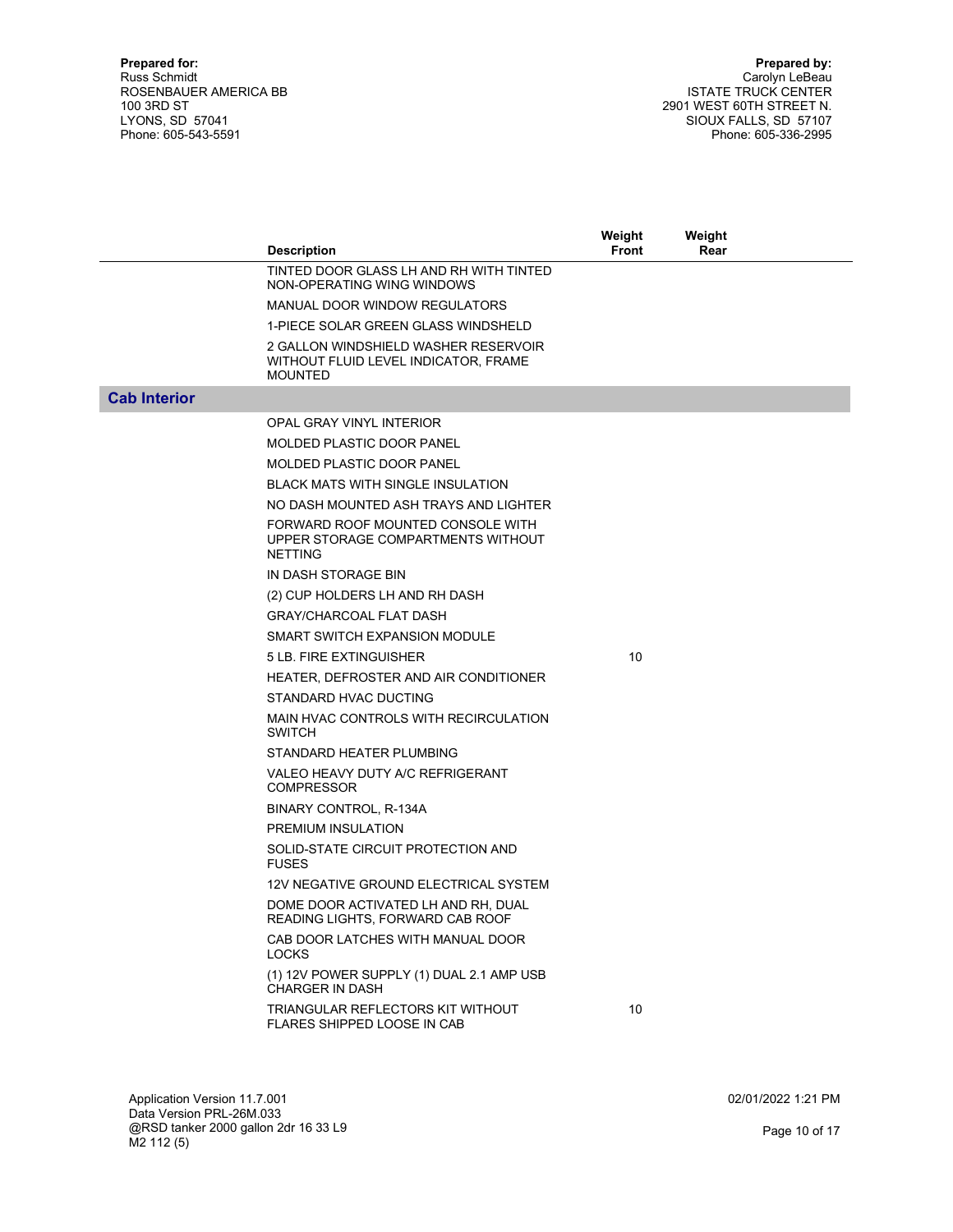|                                   | <b>Description</b>                                                                                                                                    | Weight<br>Front | Weight<br>Rear |  |
|-----------------------------------|-------------------------------------------------------------------------------------------------------------------------------------------------------|-----------------|----------------|--|
|                                   | SEATS INC 911 UNIVERSAL SERIES HIGH BACK<br>AIR SUSPENSION DRIVER SEAT WITH NFPA<br>1901-2009/2016 COMPLIANT SEAT SENSOR                              | 50              |                |  |
|                                   | SEATS INC 911 UNIVERSAL SERIES HIGH BACK<br>NON SUSPENSION PASSENGER SEAT WITH<br>UNDERSEAT STORAGE AND NFPA 1901-<br>2009/2016 COMPLIANT SEAT SENSOR | 25              | 10             |  |
|                                   | LH AND RH INTEGRAL DOOR PANEL ARMRESTS                                                                                                                |                 |                |  |
|                                   | <b>BLACK CORDURA PLUS CLOTH DRIVER SEAT</b><br><b>COVER</b>                                                                                           |                 |                |  |
|                                   | <b>BLACK CORDURA PLUS CLOTH PASSENGER</b><br><b>SEAT COVER</b>                                                                                        |                 |                |  |
|                                   | NFPA 1901-2009 HIGH VISIBILITY ORANGE SEAT<br><b>BELTS</b>                                                                                            |                 |                |  |
|                                   | FIXED STEERING COLUMN                                                                                                                                 |                 |                |  |
|                                   | 4-SPOKE 18 INCH (450MM) STEERING WHEEL                                                                                                                |                 |                |  |
|                                   | DRIVER AND PASSENGER INTERIOR SUN<br><b>VISORS</b>                                                                                                    |                 |                |  |
| <b>Instruments &amp; Controls</b> |                                                                                                                                                       |                 |                |  |
|                                   | NO TEM INTFC, SW PKG, MUX, LWR DASH                                                                                                                   |                 |                |  |
|                                   | <b>GRAY DRIVER INSTRUMENT PANEL</b>                                                                                                                   |                 |                |  |
|                                   | <b>GRAY CENTER INSTRUMENT PANEL</b>                                                                                                                   |                 |                |  |
|                                   | ENGINE REMOTE INTERFACE WITH PARK<br><b>BRAKE AND NEUTRAL INTERLOCKS</b>                                                                              |                 |                |  |
|                                   | <b>BLACK GAUGE BEZELS</b>                                                                                                                             |                 |                |  |
|                                   | LOW AIR PRESSURE INDICATOR LIGHT AND<br>AUDIBLE ALARM                                                                                                 |                 |                |  |
|                                   | 2 INCH PRIMARY AND SECONDARY AIR<br><b>PRESSURE GAUGES</b>                                                                                            |                 |                |  |
|                                   | ENGINE COMPARTMENT MOUNTED AIR<br>RESTRICTION INDICATOR WITH GRADUATIONS,<br>WITH WARNING LIGHT IN DASH                                               |                 |                |  |
|                                   | ELECTRONIC CRUISE CONTROL WITH<br>SWITCHES IN LH SWITCH PANEL                                                                                         |                 |                |  |
|                                   | <b>KEY OPERATED IGNITION SWITCH AND</b><br>INTEGRAL START POSITION; 4 POSITION<br>OFF/RUN/START/ACCESSORY                                             |                 |                |  |
|                                   | ICU3S, 132X48 DISPLAY WITH DIAGNOSTICS, 28<br>LED WARNING LAMPS AND DATA LINKED                                                                       |                 |                |  |
|                                   | <b>HEAVY DUTY ONBOARD DIAGNOSTICS</b><br>INTERFACE CONNECTOR LOCATED BELOW LH<br><b>DASH</b>                                                          |                 |                |  |
|                                   | 2 INCH ELECTRIC FUEL GAUGE                                                                                                                            |                 |                |  |
|                                   | ENGINE REMOTE INTERFACE NOT<br><b>CONFIGURED</b>                                                                                                      |                 |                |  |
|                                   |                                                                                                                                                       |                 |                |  |

Application Version 11.7.001 Data Version PRL-26M.033 @RSD tanker 2000 gallon 2dr 16 33 L9 M2 112 (5)

02/01/2022 1:21 PM

Page 11 of 17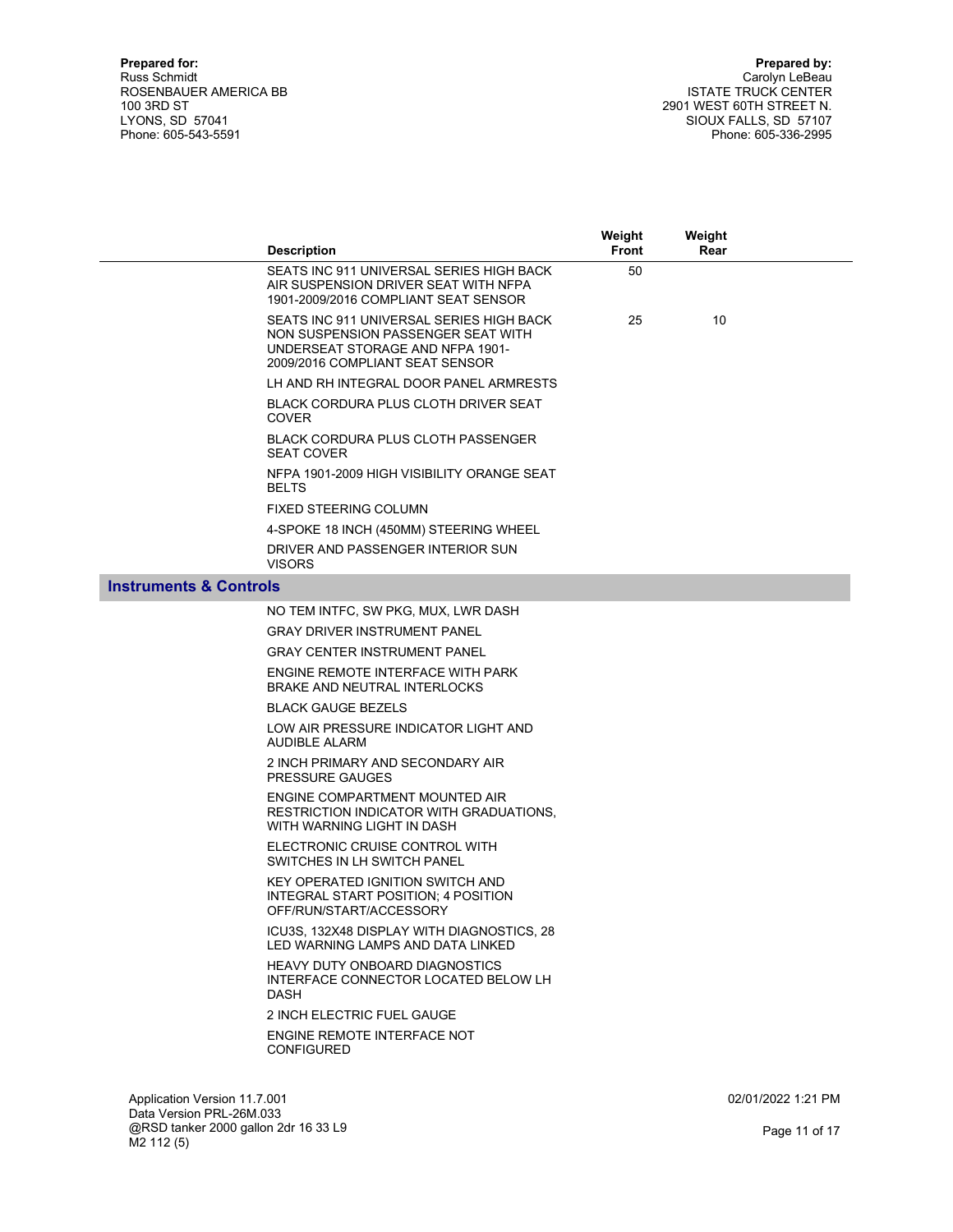|               |                                                                                                       | Weight       | Weight |  |
|---------------|-------------------------------------------------------------------------------------------------------|--------------|--------|--|
|               | <b>Description</b>                                                                                    | <b>Front</b> | Rear   |  |
|               | ENGINE REMOTE INTERFACE CONNECTOR IN<br><b>ENGINE COMPARTMENT</b>                                     |              |        |  |
|               | ELECTRICAL ENGINE COOLANT TEMPERATURE<br><b>GAUGE</b>                                                 |              |        |  |
|               | 2 INCH TRANSMISSION OIL TEMPERATURE<br><b>GAUGE</b>                                                   |              |        |  |
|               | ENGINE AND TRIP HOUR METERS INTEGRAL<br><b>WITHIN DRIVER DISPLAY</b>                                  |              |        |  |
|               | CUSTOMER FURNISHED AND INSTALLED PTO<br><b>CONTROLS</b>                                               |              |        |  |
|               | ELECTRONIC STABILITY CONTROL                                                                          |              |        |  |
|               | ELECTRIC ENGINE OIL PRESSURE GAUGE                                                                    |              |        |  |
|               | <b>OVERHEAD INSTRUMENT PANEL</b>                                                                      |              |        |  |
|               | NFPA VEHICLE DATA RECORDER AND<br><b>SEATBELT DISPLAY</b>                                             |              |        |  |
|               | ELECTRONIC MPH SPEEDOMETER WITH<br>SECONDARY KPH SCALE, WITHOUT<br><b>ODOMETER</b>                    |              |        |  |
|               | STANDARD VEHICLE SPEED SENSOR                                                                         |              |        |  |
|               | ELECTRONIC 3000 RPM TACHOMETER                                                                        |              |        |  |
|               | <b>IDLE LIMITER, ELECTRONIC ENGINE</b>                                                                |              |        |  |
|               | DIGITAL VOLTAGE DISPLAY INTEGRAL WITH<br>DRIVER DISPLAY                                               |              |        |  |
|               | SINGLE ELECTRIC WINDSHIELD WIPER MOTOR<br><b>WITH DELAY</b>                                           |              |        |  |
|               | MARKER LIGHT SWITCH INTEGRAL WITH<br><b>HEADLIGHT SWITCH</b>                                          |              |        |  |
|               | ONE VALVE PARKING BRAKE SYSTEM WITH<br>DASH VALVE CONTROL AUTONEUTRAL AND<br><b>WARNING INDICATOR</b> |              |        |  |
|               | SELF CANCELING TURN SIGNAL SWITCH WITH<br>DIMMER, WASHER/WIPER AND HAZARD IN<br><b>HANDLE</b>         |              |        |  |
|               | <b>INTEGRAL ELECTRONIC TURN SIGNAL</b><br>FLASHER WITH HAZARD LAMPS OVERRIDING<br><b>STOP LAMPS</b>   |              |        |  |
| <b>Design</b> |                                                                                                       |              |        |  |
|               | PAINT: ONE SOLID COLOR                                                                                |              |        |  |
| <b>Color</b>  |                                                                                                       |              |        |  |
|               | CAB COLOR A: L0762EY MED RED ELITE EY                                                                 |              |        |  |
|               | <b>BLACK, HIGH SOLIDS POLYURETHANE CHASSIS</b><br><b>PAINT</b>                                        |              |        |  |
|               | STANDARD E COAT/UNDERCOATING                                                                          |              |        |  |

## Certification / Compliance

Application Version 11.7.001 Data Version PRL-26M.033 @RSD tanker 2000 gallon 2dr 16 33 L9 M2 112 (5)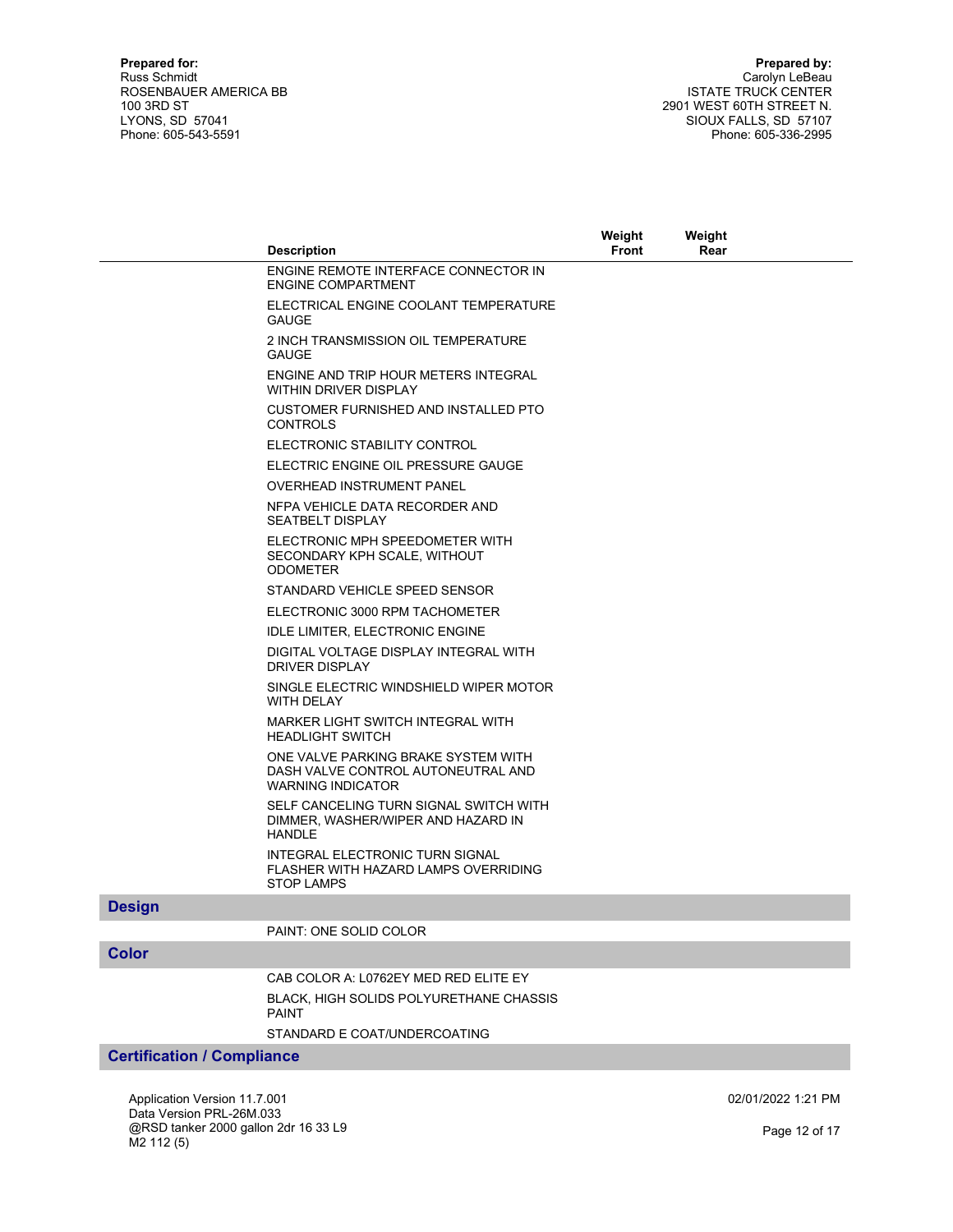| <b>Description</b>                                                         | Weight<br>Front | Weight<br>Rear |  |
|----------------------------------------------------------------------------|-----------------|----------------|--|
| U.S. FMVSS CERTIFICATION, EXCEPT SALES<br><b>CABS AND GLIDER KITS</b>      |                 |                |  |
| <b>Raw Performance Data</b>                                                |                 |                |  |
| CALCULATED EFFECTIVE BACK OF CAB TO<br>REAR SUSPENSION C/L (CA): 161.76 in |                 |                |  |
| TOTAL VEHICLE SUMMARY                                                      |                 |                |  |

| <b>Weight Summary</b>       |              |          |              |
|-----------------------------|--------------|----------|--------------|
|                             | Weight       | Weight   | <b>Total</b> |
|                             | <b>Front</b> | Rear     | Weight       |
| Factory Weight <sup>+</sup> | 8537 lbs     | 5360 lbs | 13897 lbs    |
| Total Weight <sup>+</sup>   | 8537 lbs     | 5360 lbs | 13897 lbs    |

(+) Weights shown are estimates only.

If weight is critical, contact Customer Application Engineering.

 (\*\*\*) All cost increases for major components (Engines, Transmissions, Axles, Front and Rear Tires) and government mandated requirements, tariffs, and raw material surcharges will be passed through and added to factory invoices.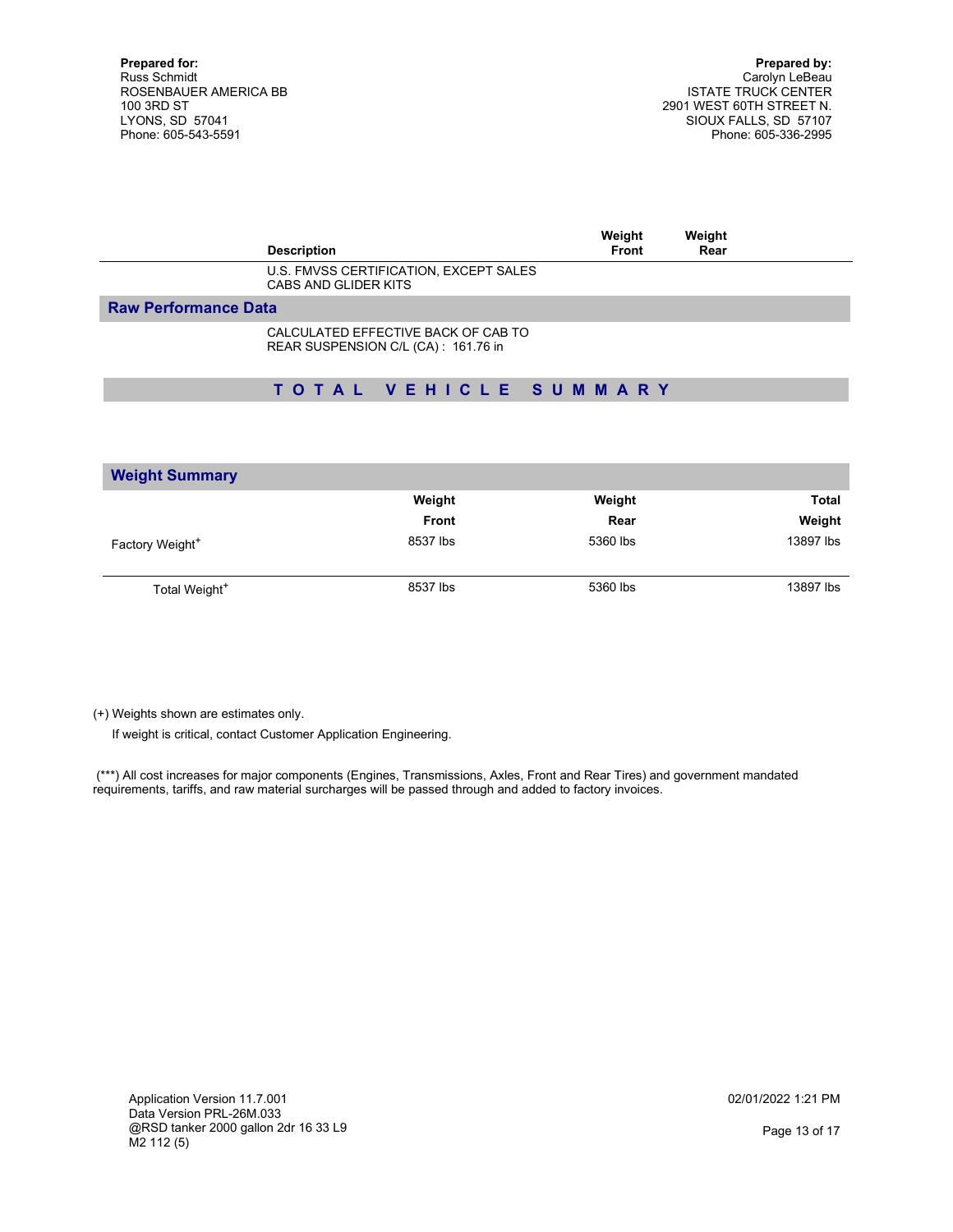Prepared by: Carolyn LeBeau ISTATE TRUCK CENTER 2901 WEST 60TH STREET N. SIOUX FALLS, SD 57107 Phone: 605-336-2995

# D I M E N S I O N S



### VEHICLE SPECIFICATIONS SUMMARY - DIMENSIONS

| Exhaust System (016) RH OUTBOARD UNDER STEP MOUNTED HORIZONTAL AFTERTREATMENT SYSTEM ASSEMBLY<br>WITH RH HORIZONTAL TAILPIPE EXITING FORWARD OF REAR TIRES |  |
|------------------------------------------------------------------------------------------------------------------------------------------------------------|--|

TABLE SUMMARY - DIMENSIONS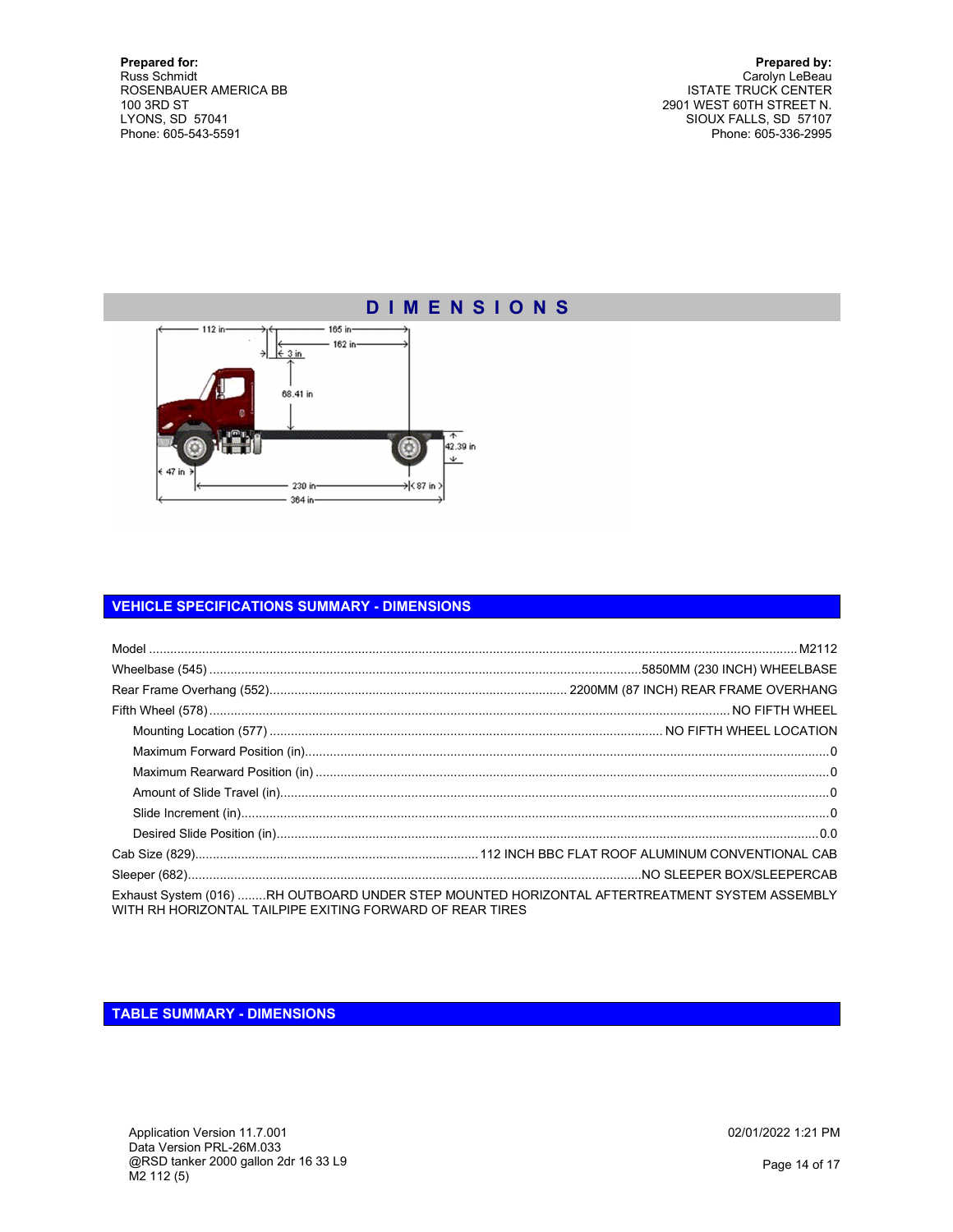Prepared by: Carolyn LeBeau ISTATE TRUCK CENTER 2901 WEST 60TH STREET N. SIOUX FALLS, SD 57107 Phone: 605-336-2995

| <b>Dimensions</b>                                                  | <b>Inches</b> |
|--------------------------------------------------------------------|---------------|
|                                                                    |               |
| Bumper to Back of Cab (BBC)                                        | 112.4         |
| Bumper to Centerline of Front Axle (BA)                            | 46.9          |
| Front Axle to Back of Cab (AC)                                     | 65.6          |
| Min. Cab to Body Clearance (CB)                                    | 3.0           |
| Back of Cab to Centerline of Rear Axle(s) (CA)                     | 164.8         |
| Effective Back of Cab to Centerline of Rear AxIe(s) (Effective CA) | 161.8         |
| Back of Cab Protrusions (Exhaust/Intake) (CP)                      | 2.0           |
| Back of Cab Protrusions (Side Extenders/Trim Tab) (CP)             | 0.0           |
| Back of Cab Protrusions (CNG Tank)                                 | 0.0           |
| Back of Cab Clearance (CL)                                         | 3.0           |
| Back of Cab to End of Frame                                        | 251.4         |
| Cab Height (CH)                                                    | 68.4          |
| Wheelbase (WB)                                                     | 230.3         |
| Frame Overhang (OH)                                                | 86.6          |
| <b>Overall Frame Length</b>                                        | 347.0         |
| Overall Length (OAL)                                               | 363.8         |
| Rear Axle Spacing                                                  | 0.0           |
| Unladen Frame Height at Centerline of Rear Axle                    | 42.4          |

Performance calculations are estimates only. If performance calculations are critical, please contact Customer Application Engineering.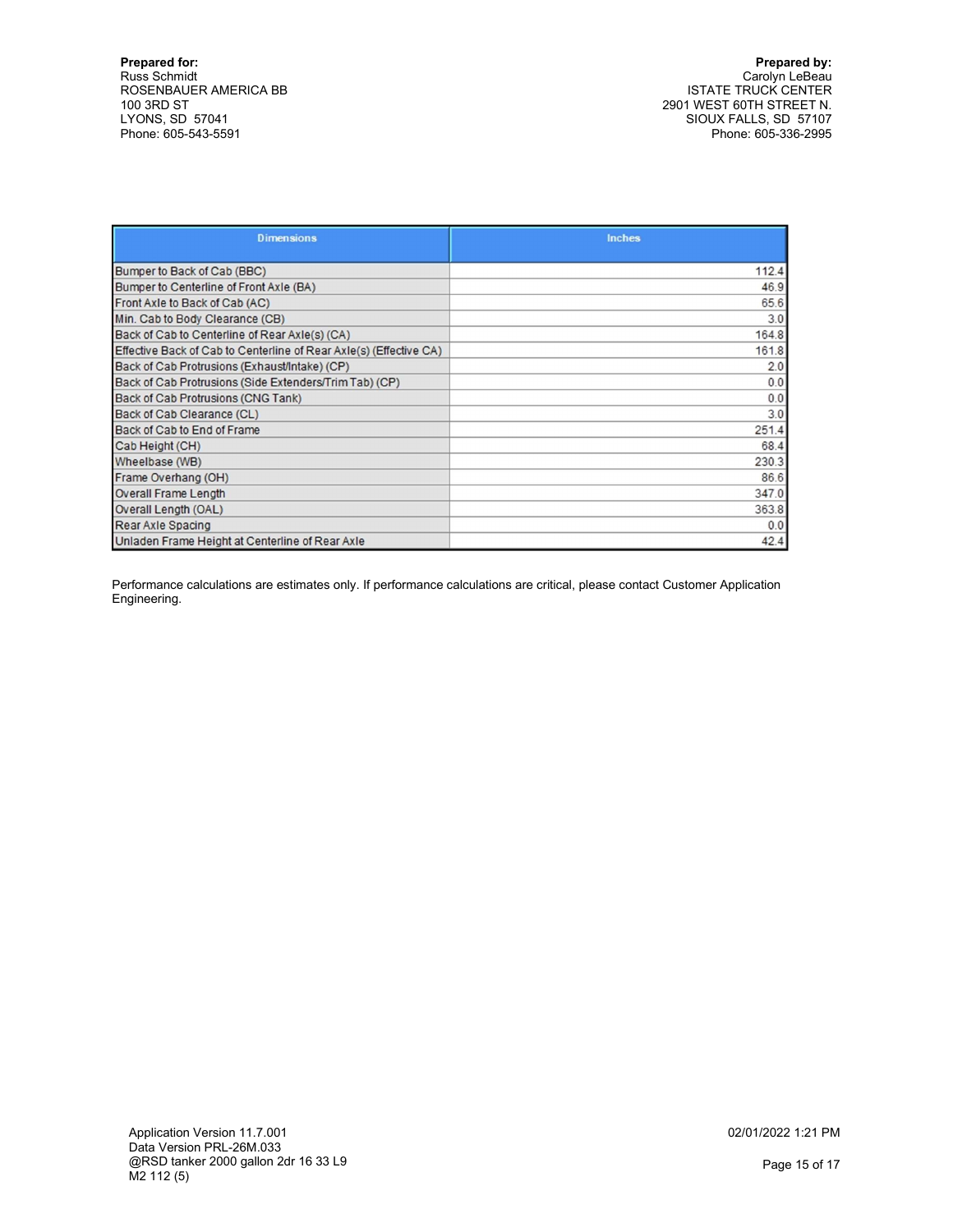Prepared by: Carolyn LeBeau ISTATE TRUCK CENTER 2901 WEST 60TH STREET N. SIOUX FALLS, SD 57107 Phone: 605-336-2995



TURNING RADIUS<br>Turning radius graphic and data provided strictly for comparisons<br>between model configurations. Weather, road surfaces, and tire<br>treads affect the results. It is strongly suggested that actual<br>vericles be me

|                            | Dimensions Tolerance |           |
|----------------------------|----------------------|-----------|
| Wall to Wall Diameter (ft) | 167.6                | $+/-3.0$  |
| Curb to Curb Diameter (ft) | 65.4                 | $+/-3.0$  |
| Turning Radius (ft)        |                      | $+/- 1.5$ |

### VEHICLE SPECIFICATIONS SUMMARY - TURNING RADIUS

Performance calculations are estimates only. If performance calculations are critical, please contact Customer Application Engineering.